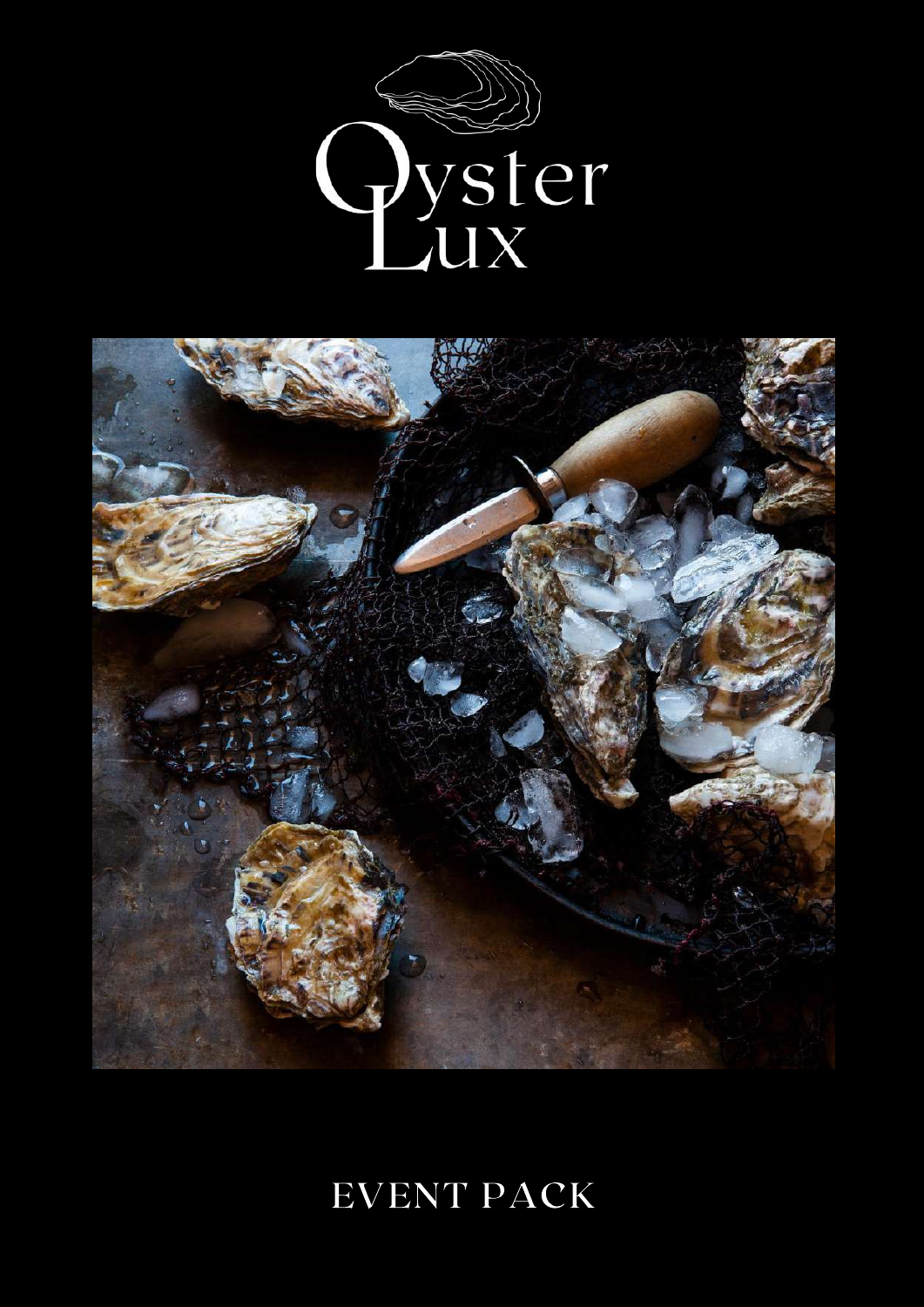

*Roaming appetisers for any event, worthy of its name*

# FRESHLY SHUCKED OYSTERS • CLAMS • CAVIAR

## **Melbourne**

Our OysterLux team specialise in freshly shucked Sydney Rock Oysters, Cloudy Bay Clams and Polanco Caviar. We deliver a roaming culinary experience at private and corporate events punctuated by warmth,

sophistication and charm.

 it creates an intimate and elevated dining experience. It's a conversation piece and a conversation starter. Hand-delivering delicacies is an art form –

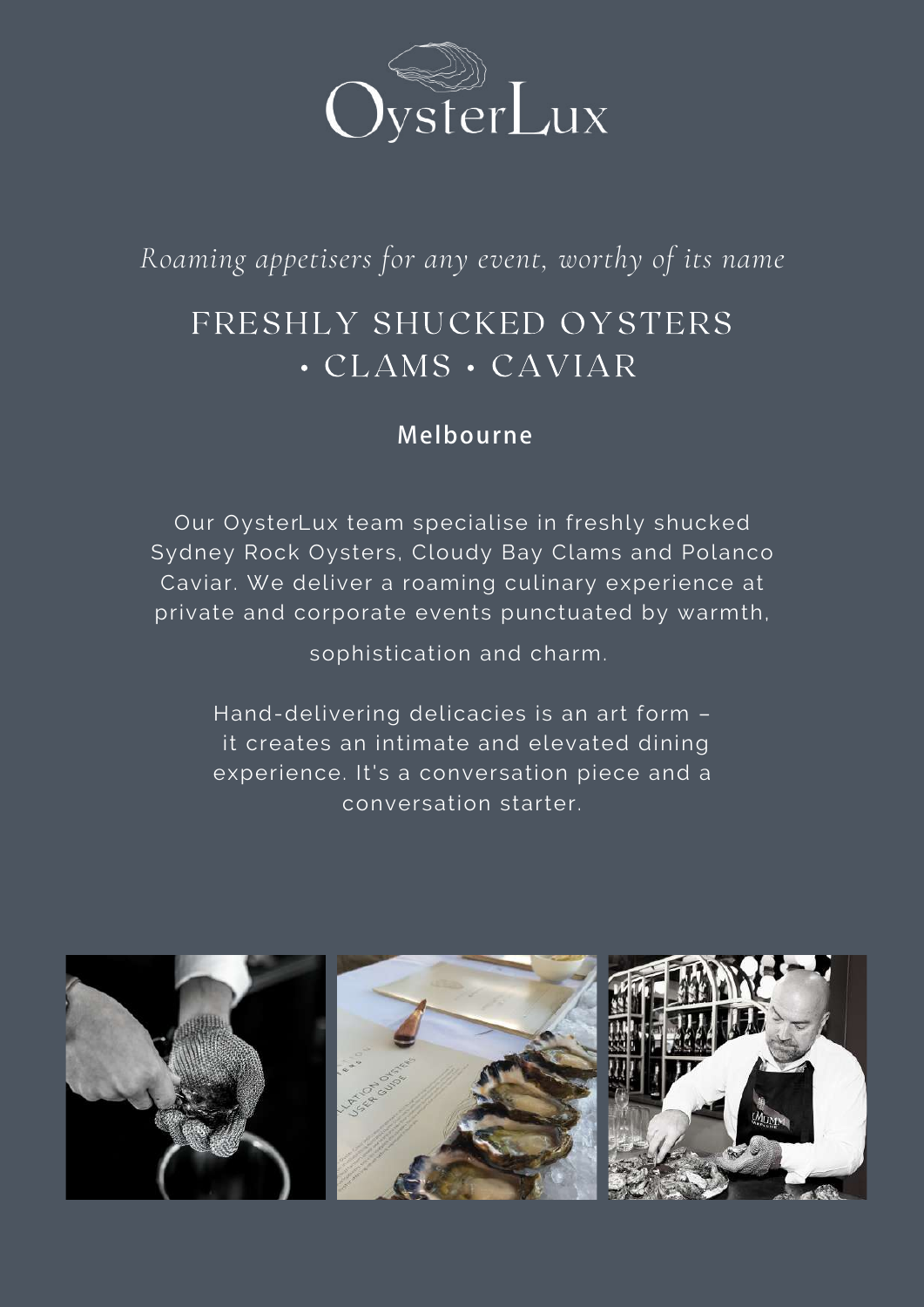# OYSTER BAR STATION

From small affairs to large scale corporate environments, dinners, conferences and product launches, a live oyster shucking station is sure to set the scene. Each bar is catered with one of our highly experienced Oyster Lux team members to take care of your guests.

If you require a more tailored package, please contact us so we can accommodate your request.

## All In One Oyster Package

**\$858 incl GST**

### **Includes:**

- 1 x Oyster Lux shucker
- **3** hour service
- 10 x dozen oysters (120
- Condiments, lemons,
- tabasco and ice

## Oyster Bar Package

### **\$1584 incl GST**

#### **Includes:**

- 1 x Oyster Lux shucker
- **3** hour service
- 20 x dozen oysters (240
- Condiments, lemons, tabasco and ice

## Staff Only Package

### **\$135/hr incl GST per shucker**

#### **Includes:**

- 1 x Oyster Lux shucker
- 4 hour minimum
- Condiments, lemons, tabasco

## Optional Extras

Additional Oyster Lux team members can help open greater volumes of oysters if you have a larger function.

- 1 x Oyster Lux shucker (\$135 per hour)
- Extra oysters (\$6.50 per oyster)
- Polanco Caviar (at market price))